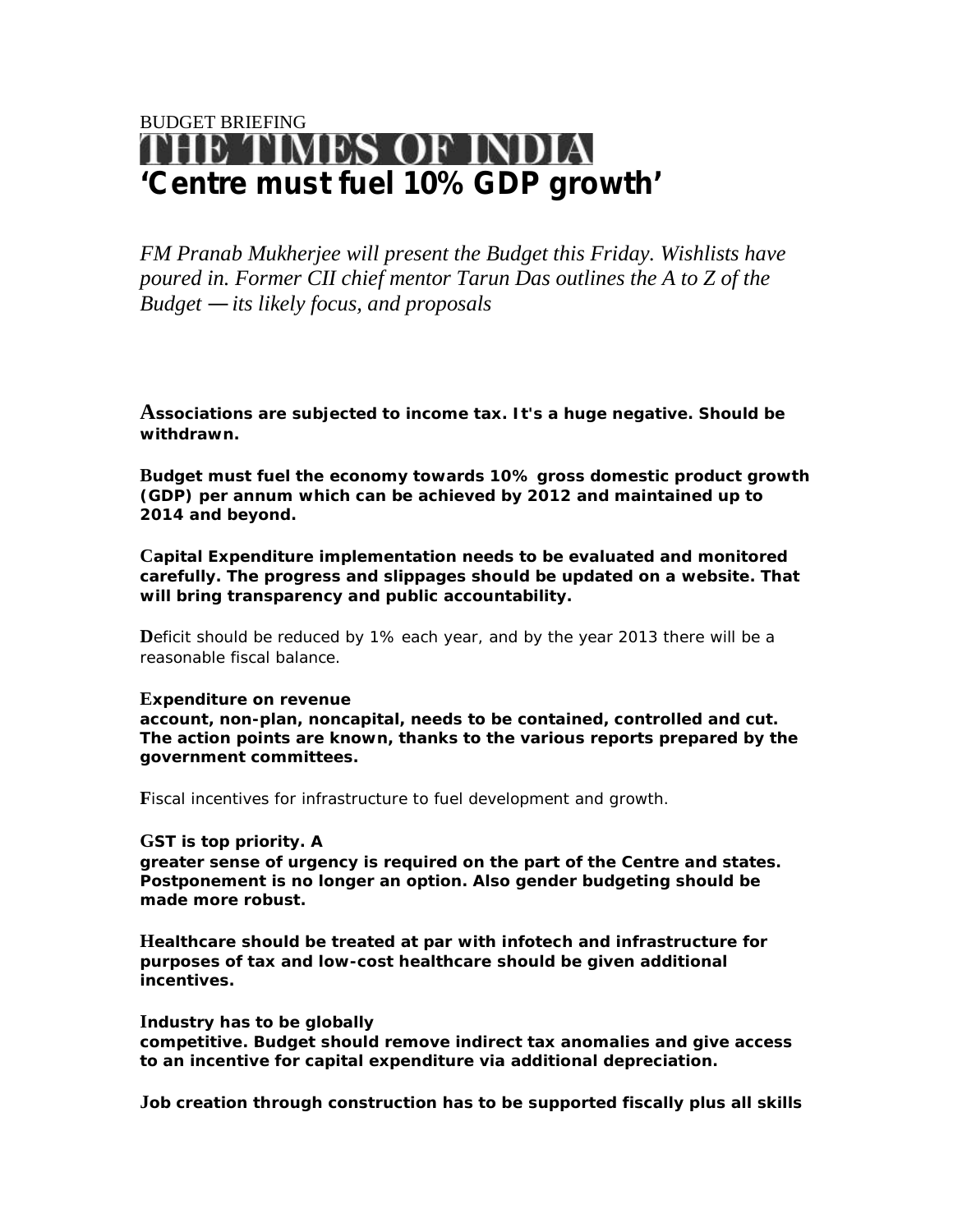**development programmes which enable employability.**

**Key to growth, development and employment is industry, both public and private sectors, manufacturing, services and infrastructure sectors.**

**Limited liability partnerships are subject to tax anomalies which need to be removed.**

**MAT on infrastructure companies should be abolished to incentivise investments in infrastructure sector.**

**National security requires that the massive expenditure on the Defence is fully utilized and private sector is involved in the armed forces' modernization.**

**Onus for leadership is with the finance minister to ensure that 2010 takes India's economy forward on a sound, balanced basis.**

**Public sector requires to**

**be supported both through disinvestment and autonomy to individual public sector undertakings (PSUs), boards for decisionmaking and action; policies for these to be achieved need to be expedited.**

**Q**uestions have been repeatedly raised about the ministry's penchant for continued litigation. The Budget could signal a change in policy and security to those in the ministry who shun litigation.

**R**ural economy requires

special attention and support so as to integrate the "rural" with the national economy.

**Small and medium enterprises (SMEs) sector is crucial to employment generation, decentralized development and low cost products and services. The Budget must incentivise the SME sector growth.**

**T**ax structure simplification, abolition of surcharges and cesses, need to be implemented in Budget.

**Unexpected policies and announcement which depress confidence and sentiment should be avoided in the Budget.**

**Value addition in manufacture in the country needs fiscal support from the Budget. Value depletion to be discouraged.**

**War on food price inflation has to be waged through additional imports (free of customs duty).**